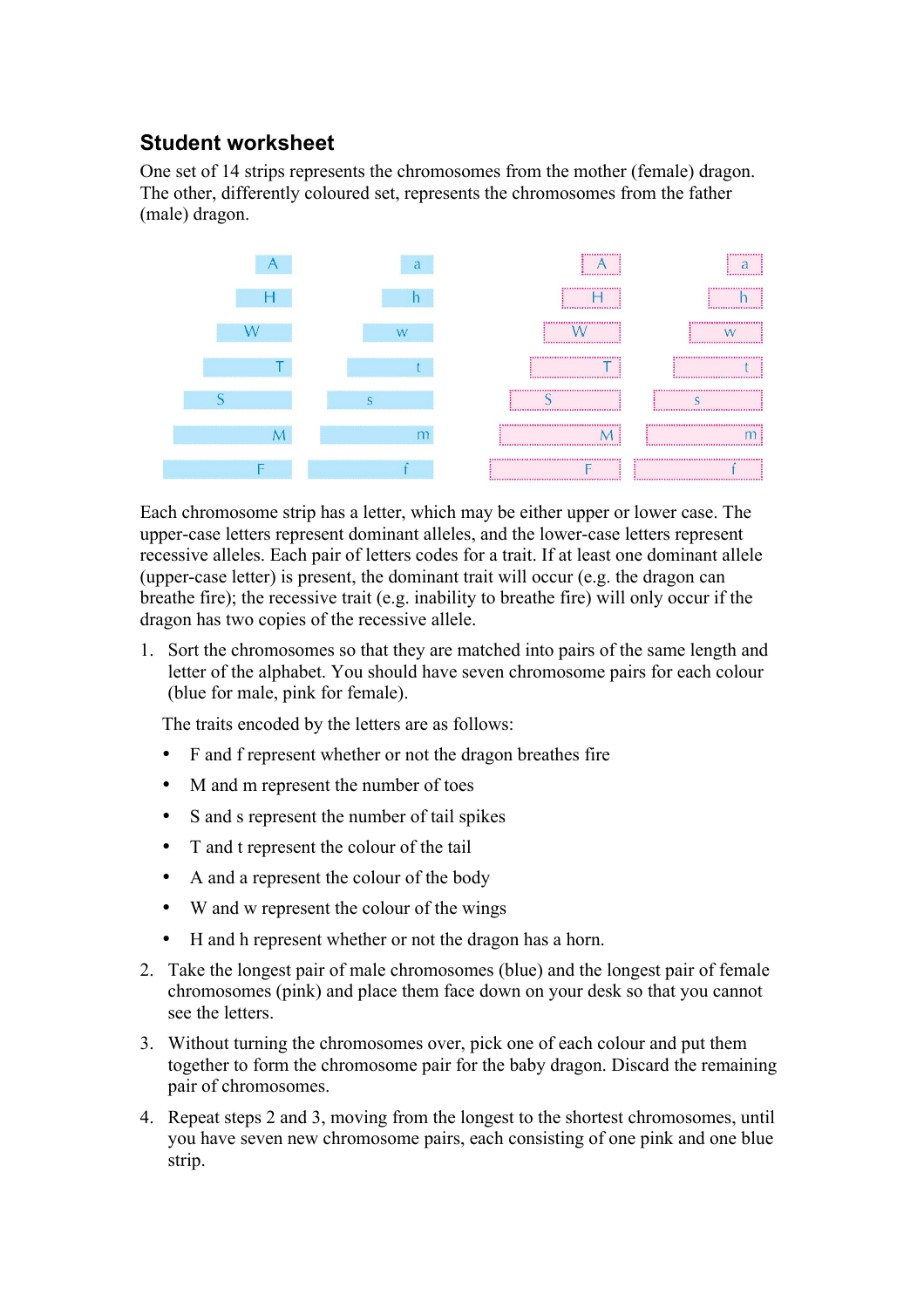- 5. Turn over the seven pairs of chromosomes of the new baby dragon. For each pair, record the letter on the blue chromosome in the 'Male gene' column in Table 1 and the letter of the pink chromosome in the 'Female gene' column. Be sure you copy the letters exactly, noting whether they are upper or lower case.
- 6. Return all the chromosomes to their proper bags.
- 7. Record which alleles (letters) your dragon has for each trait, and enter them in the second column of Table 2. We refer to the two alleles inherited for a particular gene as the *genotype* (e.g. TT). The observable traits of an individual (e.g. a red tail) are known as the *phenotype*.
- 8. Refer to Table 3 to determine which alleles are dominant or recessive for each trait, then enter the phenotype of your dragon in Table 2.
- 9. Now you are ready to draw your baby dragon: colour and add the relevant body parts to the basic dragon picture (which can also be downloaded from the *Science in School* website<sup>w1</sup>). See Table 3 for suggestions as to how the additional body parts can be drawn.



*The basic dragon picture Image courtesy of Nicola Graf*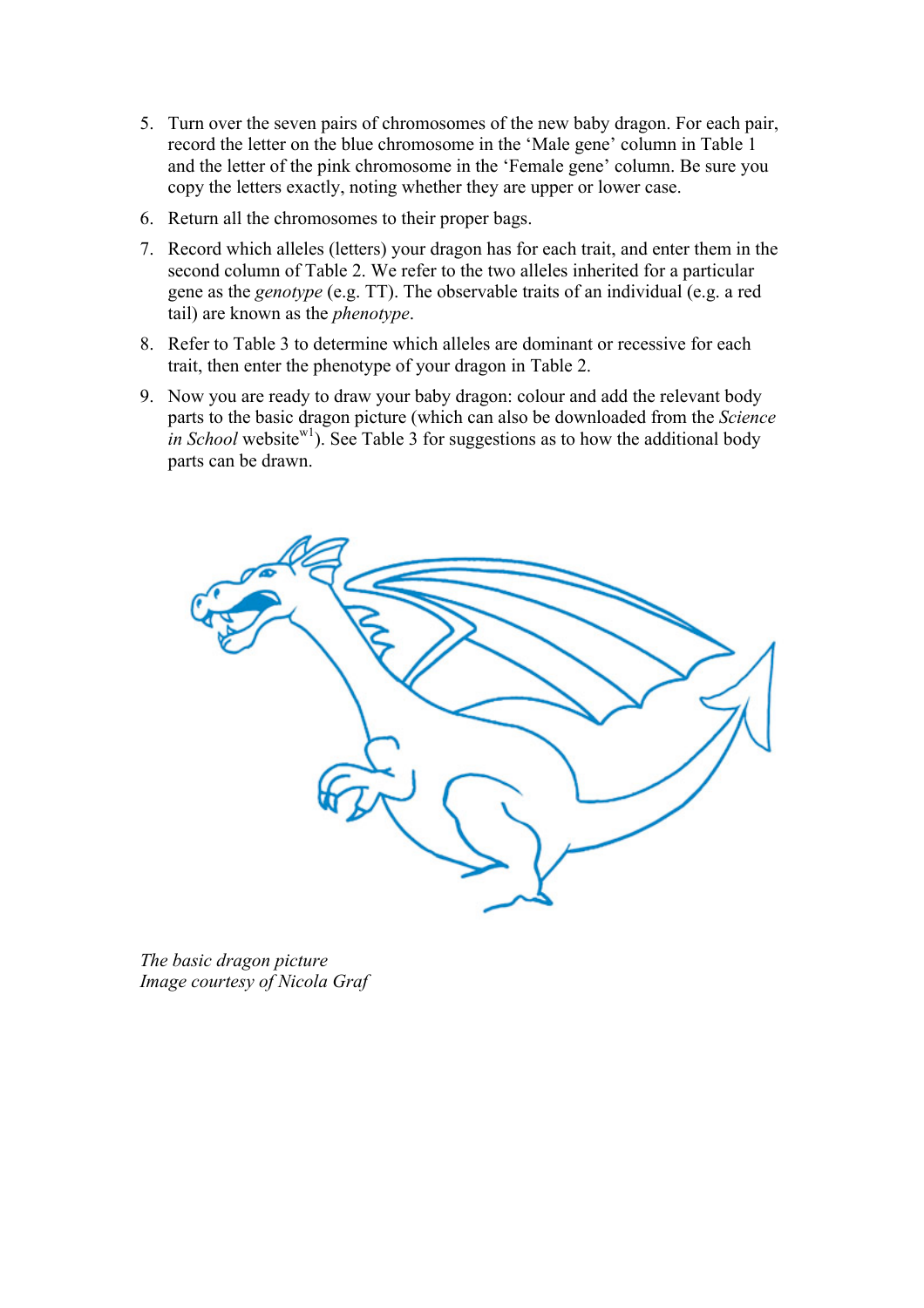| Male gene (blue) | Female gene (pink) |
|------------------|--------------------|
|                  |                    |
|                  |                    |
|                  |                    |
|                  |                    |
|                  |                    |
|                  |                    |
|                  |                    |

*Table 1: The genes your dragon has inherited from its parents*

| <b>Trait</b>           | Genotype | Phenotype |
|------------------------|----------|-----------|
| Fire/No fire $(F/f)$   |          |           |
| Toes $(M/m)$           |          |           |
| Spikes on tail $(S/s)$ |          |           |
| Tail colour $(T/t)$    |          |           |
| Wing colour $(W/w)$    |          |           |
| Horn/no horn $(H/h)$   |          |           |
| Body colour $(A/a)$    |          |           |

*Table 2: Genotype and phenotype of your baby dragon*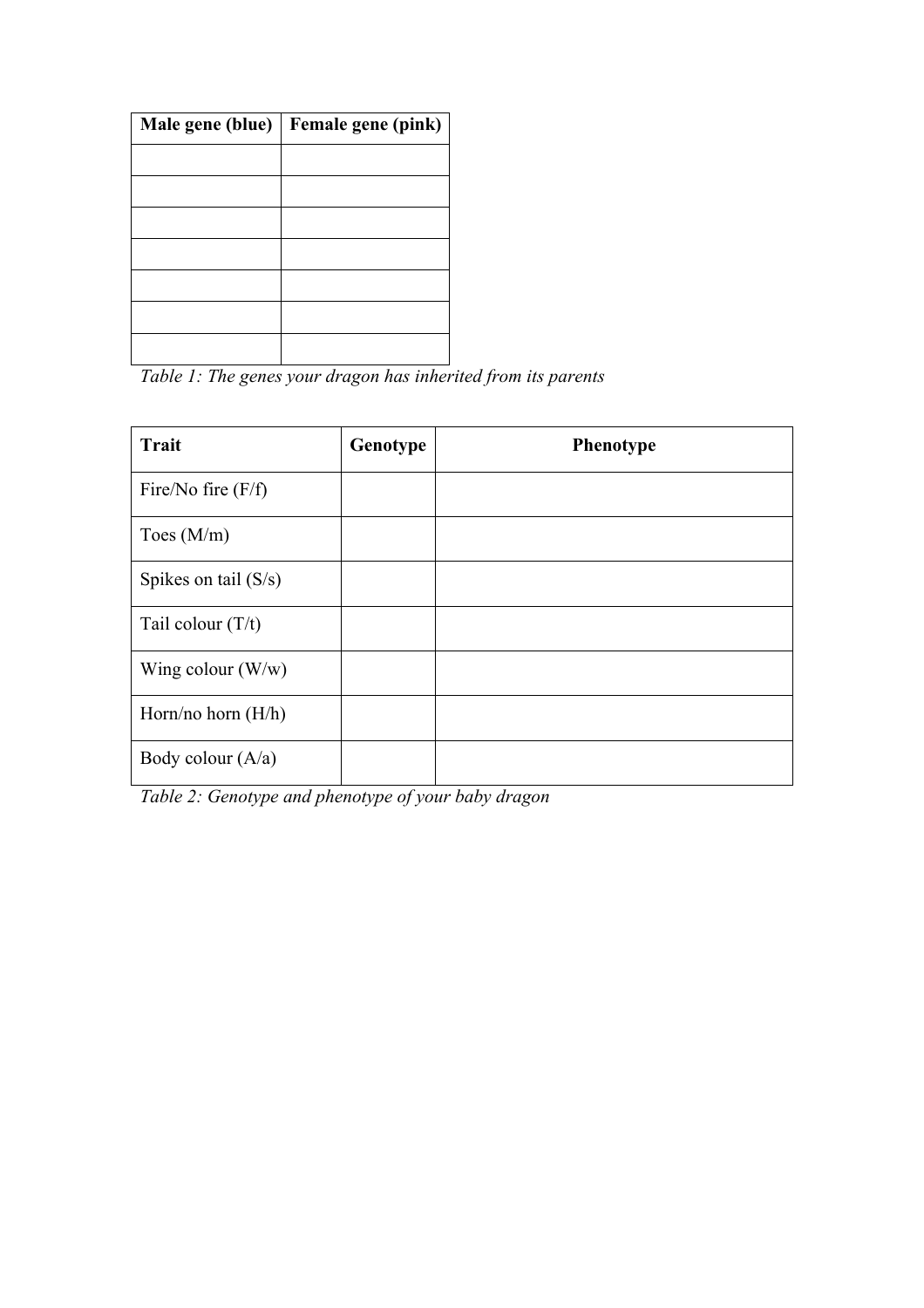| Genotype            | Phenotype                                                           |                          |
|---------------------|---------------------------------------------------------------------|--------------------------|
| FF or Ff            | Breathes fire                                                       |                          |
| $\operatorname{ff}$ | Does not breathe fire                                               |                          |
| MM or Mm            | Four toes                                                           | $\overline{\phantom{a}}$ |
| mm                  | Three toes (all dragons have at least<br>three toes)                |                          |
| SS or Ss            | Five spikes on tail                                                 |                          |
| SS                  | Four spikes on tail (all dragons have<br>at least four tail spikes) |                          |
| TT or Tt            | Red tail                                                            |                          |
| tt                  | Yellow tail                                                         |                          |
| WW or Ww            | Red wings                                                           |                          |
| <b>WW</b>           | Yellow wings                                                        |                          |
| HH or Hh            | Horn                                                                |                          |
| hh                  | No horn                                                             |                          |
| AA or Aa            | Blue body and head                                                  |                          |
| aa                  | Green body and head                                                 |                          |

*Table 3: Translating the dragon genotype into the phenotype*